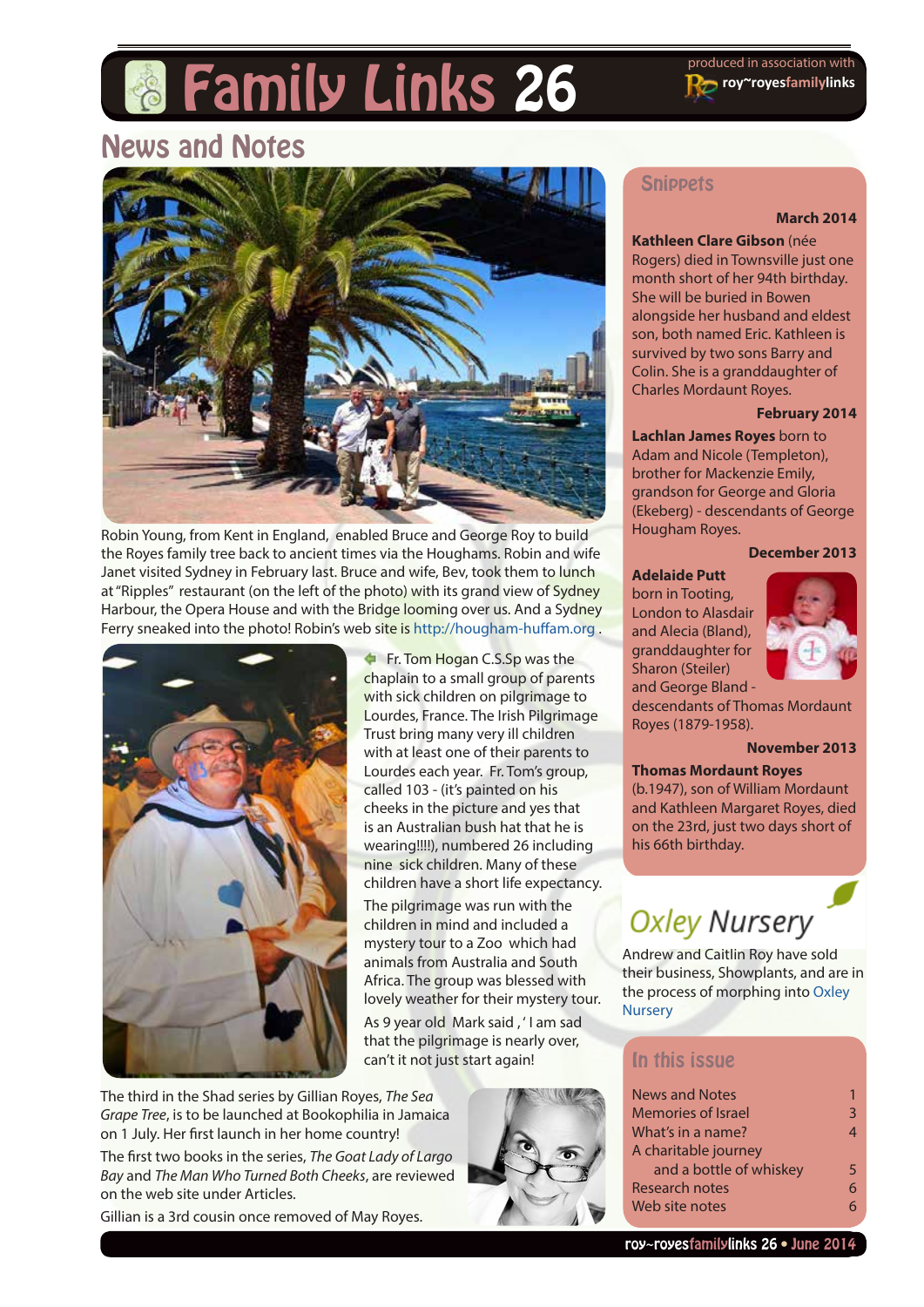#### More News and Notes...



**T** "Renvyle, Conamara" was painted by Jim Hogan of Tramore, Ireland. [He is Maurie Roy's 2nd cousin via the Russells]

Jim did a lot of early work on the Hogan-Russell family tree. And brother Jack has been a regular contributor to the family tree.

The Annabel Hogan you read about in last October's newsletter, when she married Owen Treadgold, is Jim's daughter. She and Owen live in Perth, Western Australia.

Fr Tom Hogan who has been contributing stories of his time in Kenya is Jim's brother.

Their sister Anne writes poetry, some of which is on our web site under **Articles** 

And there are more siblings: Maureen, Helena and Pat.

**D** On ANZAC Day (25 April) Eliza Roy laid a wreath on behalf of her Brownie group, wearing the World War 2 medals of her great grandfather Arthur Green.



#### **Photo from the past**

Houston and Agnes (Gamble) Clements in Larne, Northern Ireland. My guess is that it was taken in the early 1900s. They are Maurie Roy's great grandparents.

There is a poem on our web site written in tribute:

http://royroyes.net/ showmedia.php?med iaID=1248&medialink ID=2362





The late Robert McDowell and Patricia Helena (Kendrick) Roy outside their house in Whitehead, Co Antrim, Northern Ireland about 1990. Contributed by daughter Marjorie Robinson in Perth, WA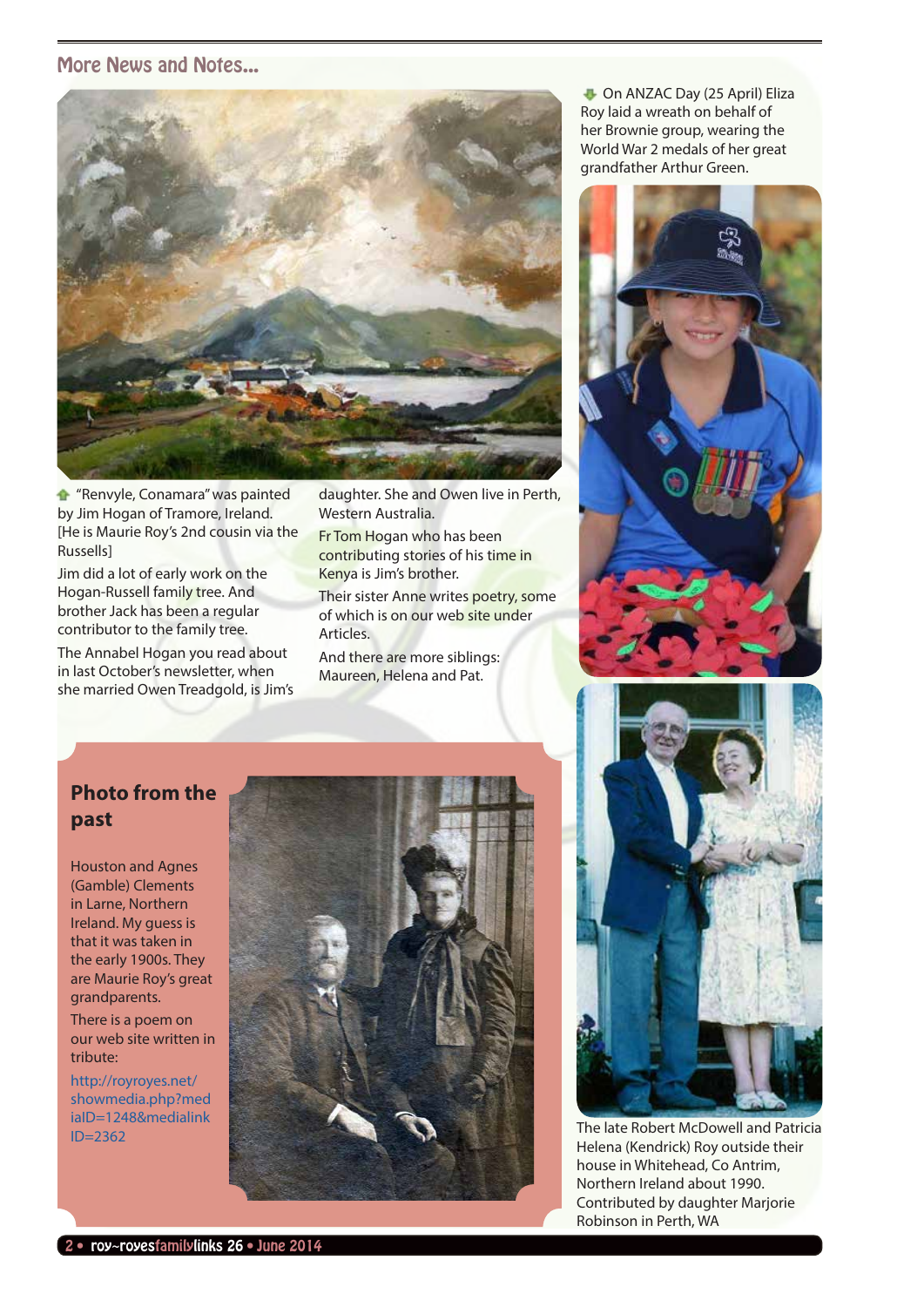# <span id="page-2-0"></span>Memories of Israel

Joy Logan, teacher in Jaffa from 1951 to 1965

**My chief memory is of the sheer beauty of the country:**<br>I doubt if there is another land with such a variety of landscape and climate in so small an area - a little over 8,000 square miles when I was there, though it is larger now. It ranges from the permanent snow on Mount Hermon to the tropical desert of the Jordan Valley. So many memories arise - the beauty of the Sea of Galilee, the swathes of cyclamen and scarlet anemones in Spring, the scent of orange blossoms (we lived in Jaffa!) on a still evening, the wonderful views of Mount Carmel, the desert sands of the Negev blown into fantastic shapes by the wind.

As I said, we lived in Jaffa (the biblical Joppa), one of the oldest cities in the world, with a mixed Jewish/Moslem/ Christian population who live and work happily together. One would think from reading the Press, at least in England, that all Arabs are Moslems and are bitterly oppressed by the Jews. Once when I mentioned Arab Christians to a member of my church she assured me that there weren't any! Unfortunately the Islamists have taken over the Palestinian cause: in fact, having read of recent events in Syria and elsewhere, the last thing that Israel's Arab and Armenian Christians (and Druse) want is to find themselves forced to live in Moslem Palestine.

One special memory is Easter in Jerusalem. I did not very often manage to get there, but in 1963 my mother came out to visit me, and the highlight of her visit was the dawn service on Easter Sunday morning on the forecourt of the Church of Scotland, overlooking the Mount of Olives.

All this is beginning to sound as if I never did any work! I was teaching in the Church of Scotland school in Jaffa, called Tabeetha after the woman raised by St Peter there, but so spelt as to prevent it being pronounced like a cat! I went there in the first week of 1951, when the state of Israel was still very new, and immigrants were pouring in from all over the world. It was a good time to be learning Hebrew when almost everyone was a learner and errors did noir 'stick out'. Though I did once raise a laugh by addressing a bus driver in the feminine!

We taught in English, so we also had the children of diplomatic families. I am sure this gave them - especially from the Communist bloc - an opportunity to mix with those whom they would not otherwise have met. When we celebrated our centenary in 1963 we had children of 40 nationalities in the school. It was a wonderful experience teaching children who really wanted to learn and who worked with you rather than against you: not a good preparation for my next job in Jamaica!





One thing it did teach me was to be precise in my use of English. I had a habit of starting a lesson with, "Now then, today let's…" One day a very earnest little Bulgarian girl came up to me and said, "Miss Logan, there is something I do not understand. 'Now', I understand, is present tense; 'then', I understand, is past tense, but what is this 'now then'?" On another occasion, when all the children were supposed to be outside, I said to one of the seniors, "Run and see if anyone is hanging about upstairs" - she ran into another teacher, who asked why she was not outside. She replied, "Miss Logan sent me to see if anyone was hanging upstairs."

**For much of my time I was also secretary to the Israel Council of Churches, which I greatly enjoyed as it** gave me a chance to get to know people I would norm otherwise have met, particularly the Hebrew Christian churches, of whose existence I had been previously unaware. I was the only woman on the council, but oddly the only time I met any prejudice was when Dr Billy Graham visited Israel, and we wanted to arrange a gathering for him to address. His staff flatly refused to work with a woman and I had to pull out of the committee and let one of my male colleagues take over.

By this time, some of you are probably wondering why, if I was so happy there, I ever left. In 1965 the Church of Scotland announced that it was closing the school, so I had to start looking for another job. The Irish Presbyterian Church very quickly found me one in Jamaica - a bit too quickly as the Scottish Church did not in fact close Tabeetha. It was doubly unfortunate as the Jamaican job lasted only three years. I am a history teacher and the newly independent Jamaica naturally wanted its history taught by one of its own people, so my visa was not renewed.

But Israel remains special. I am still in touch with several of my ex-pupils - who are now grandparents! In 1996 I gave myself a 70th birthday present of a return visit, when the magic was as strong as ever, and I was glad to discover that my Hebrew still worked! It is amazing how much a knowledge of Hebrew and Judaism adds to one's understanding of the Bible - the New Testament as wells the Old.

On my last evening I attended a supper party at the home of Christian Arab friends, at which Jews, Moslems and Armenians were also present. All of the guests except one lived within walking distance of our hosts - a far cry from the 'apartheid' picture of Israel one gets from the Press.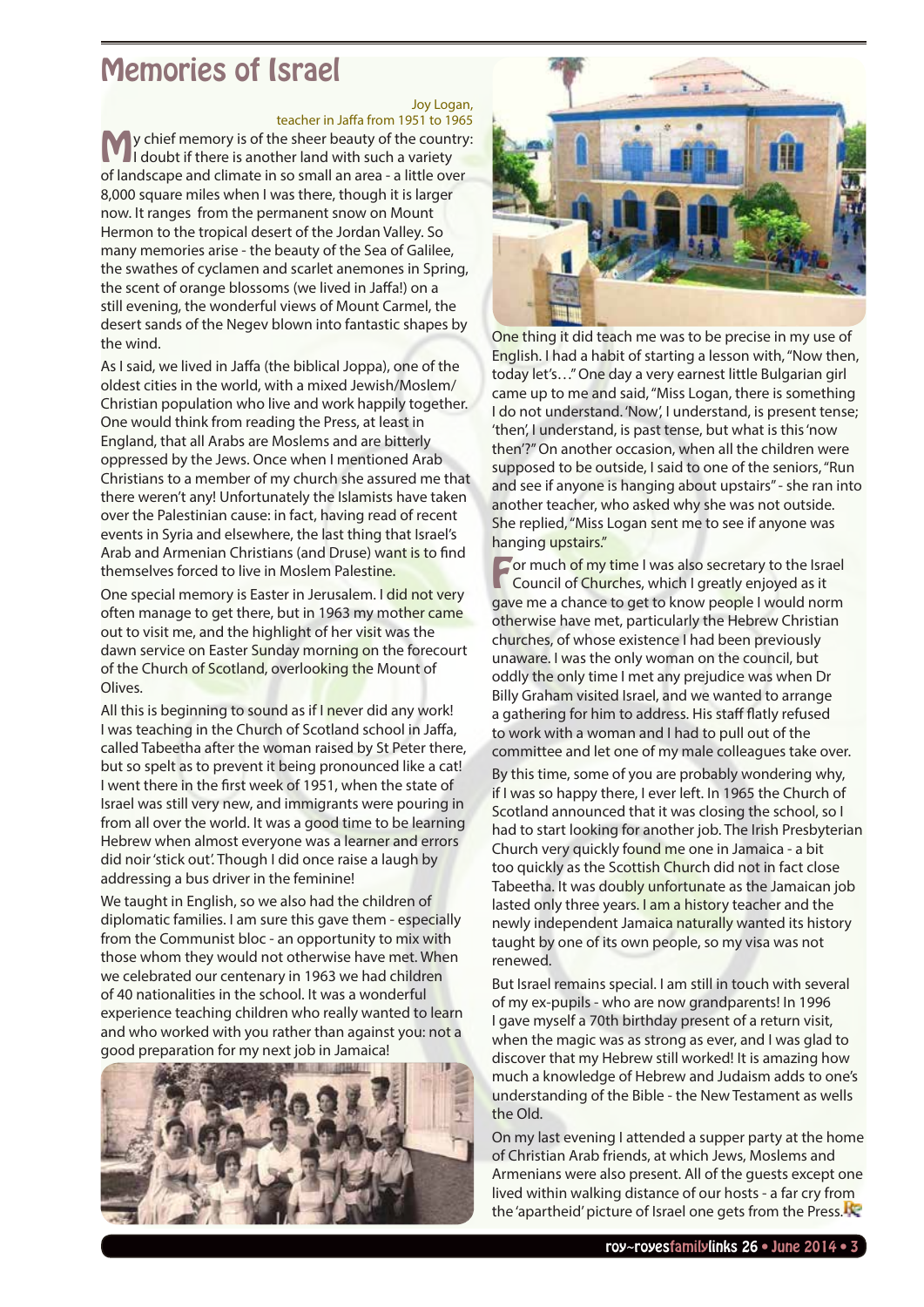# <span id="page-3-0"></span>What's in a name?

- Ron Royes

#### *What's in a name? wrote William Shakespeare, That which we call a rose, by any other name would smell as sweet.*

**When we start looking at the origin or** derivation of a name, we need to turn to etymology - the history of a word as shown by breaking it down into basic elements, or tracing it back to the earliest known form and its change in meaning.

The untimely passing of Thomas MORDAUNT Royes on 23 November 2013, two days short of his 66th birthday, leaves only his son David as the last Australian Royes where the name MORDAUNT is used as a family or christian name.

He was the son of William Mordaunt Royes (1902 - 1991), and a grandson of Thomas Mordaunt Royes (1879 - 1958). Another son of Thomas Mordaunt Royes was Mordaunt Herbert (1913 - 2008). They were descendants of Charles Mordaunt and Mary Royes.

There were two names frequently used in early family records - MORDAUNT and HOUGHAM. The earliest known reference to MORDAUNT was in the twelfth century of Osbert le MORDAUNT in Bedfordshire, England.

When Sarah MORDAUNT, a daughter of Captain Lestrange Mordaunt wed Edward HOUGHAM in London in the 18th century, her son was named Charles Mordaunt Hougham and her

granddaughter (Charles's niece) was Mary Hougham. Mary married Solomon Royes in London in 1803, from whence fourteen children were born. In the families of three of them, the name Mordaunt was used as one of the family names.

Charles John Royes migrated to Jamaica<br>Cand his only legitimate son was Charles Mordaunt Royes, who unfortunately died before he was 2.

When Charles's siblings Edward Hougham and Maria settled in Australia in the 1830s, the name Mordaunt was used in both families. Maria had a grandson Frank Mordaunt Luther. Edward named his fifth child Charles Mordaunt Royes.

Charles Mordaunt Royes married an 18 year old Scottish lass Mary Mc Leod Murray, from St. Quivox, Ayrshire, in Rockhampton on 30 October 1874. There are nine of their descendants with Mordaunt as one of their family names - one Swan, one Robinson, and seven Royes. (*See the full list below*.)

The American born essayist Logan Pearsall Smith (1865 - 1946) wrote,

*Our names are labels, plainly printed on the bottled essence of our past behaviour.*

Since Ron wrote the above, we think we have<br>Sincovered Lestrange Mordaunt's father, a Sir John Mordaunt (though the knighthood is curious - he was not a Mordaunt baronet). We can then identify his place in the Mordaunt tree as a descendant of the first Baronet Mordaunt, Sir Lestrange Mordaunt, who purchased the baronetcy in 1611. You can read more about this on the back page under Research Notes.

|    | Last Name, Given Name(s)       | Born/Baptized             |                                   | <b>Person ID</b> |
|----|--------------------------------|---------------------------|-----------------------------------|------------------|
|    | - Hougham, Charles Mordaunt    | b. Bef 2 Jun 1756         | London, England P                 | 12987            |
| 2  | - Luther, Frank Mordaunt       | b. 1878                   | Hartley, NSW, Australia P         | 1632             |
| 3  | ⊷ Robinson, Charles Mordaunt   | b. 1 Sep 1903             | Mount Garnet, QLD, Australia P    | 1795             |
| 4  | - Royes, Charles Mordaunt      | b. 12 Aug 1851            | Redfern, Sydney, NSW, Australia P | 1887             |
| 5  | - Royes, Charles Mordaunt      | b. 29 Apr 1858            | Windsor, St Ann, Jamaica P        | 11789            |
| 6  | ⊳ Royes, David Justin Mordaunt | Living - details withheld |                                   | 1901             |
| 7  | ⊷ Royes, Edward Mordaunt       | b. 25 Feb 1878            | Rockhampton, QLD, Australia P     | 1912             |
| 8  | ⊷ Royes, Mordaunt Herbert      | b. 27 Jun 1913            | Normanton, QLD, Australia P       | 11006            |
| 9  | ⊳e Royes, Thomas Mordaunt      | b. 21 Aug 1879            | Ravenswood, QLD, Australia P      | 11059            |
| 10 | ⊳e Royes, Thomas Mordaunt      | b. 25 Nov 1947            | Cairns, QLD, Australia P          | 11060            |
| 11 | - Royes, William Mordaunt      | b. 27 Jun 1902            | Mareeba, QLD, Australia P         | 11068            |
| 12 | - Swan, Robert Hugh Mordaunt   | b. 7 Nov 1915             | Mareeba, QLD, Australia P         | 11202            |

––––––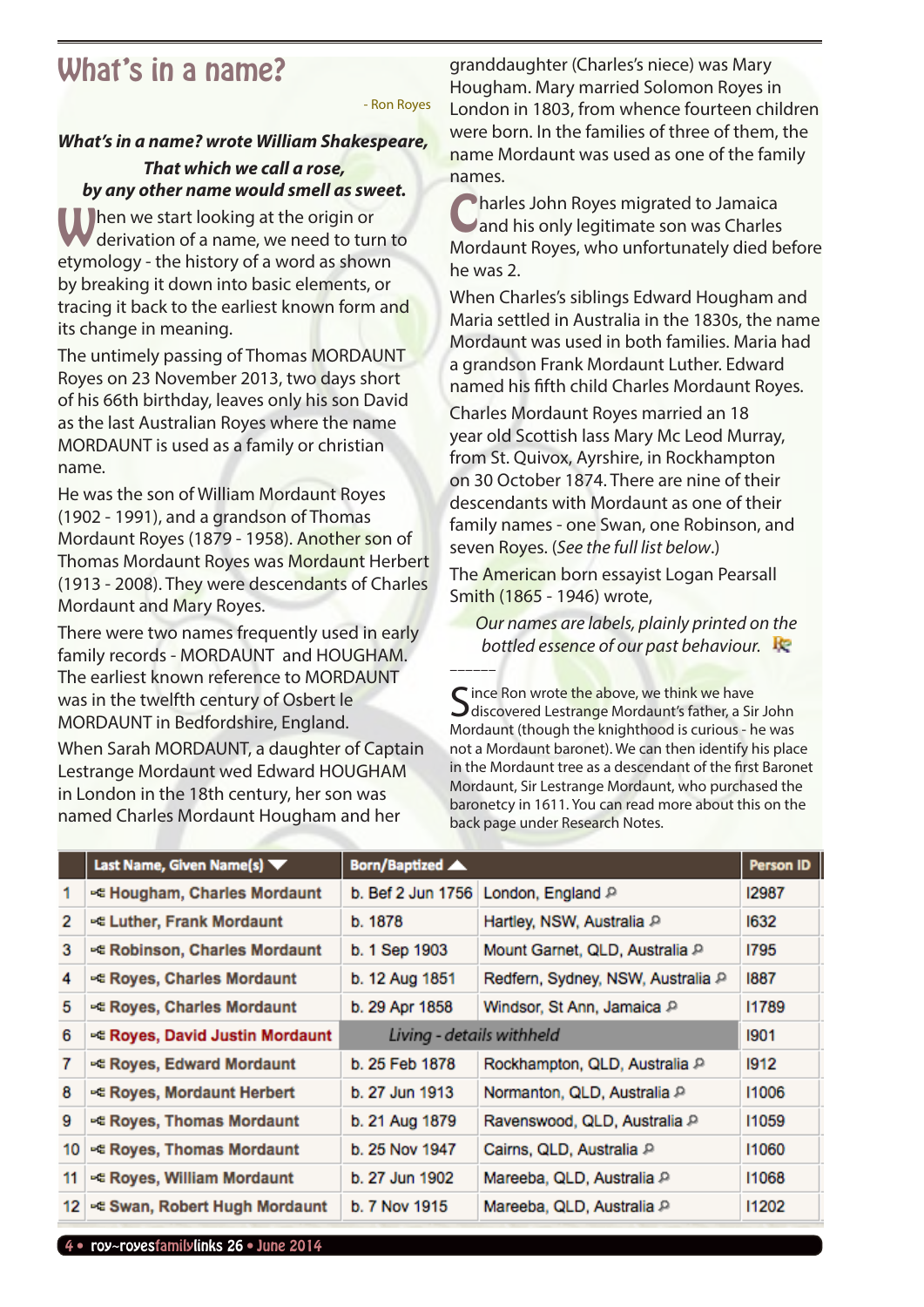# <span id="page-4-0"></span>A charitable journey and a bottle of whiskey

Tom Hogan

**IAMESON** 

ne November, during the time for the long rains, roads became impassable because of the thick glutinous mud. The road up and around the Taita hills was blocked on both sides of the hills by two landslides.

At the top of the hills, my friend Fr Jack Ryan was locked into his parish area for three weeks, but he was able to use his Volkswagen vehicle and go to Mgange Dabida church and two outstations at the top of the Taita hills. He was also able to visit the sick, as was his custom.

Each week, Jack would drive as far as he could and his cook would climb over the landslide and do the weekly shopping in nearby Wundanyi town. Sometimes, he also returned with twenty litres of petrol to fuel Jack's car. As I was the group leader in the Taita Hills at that time, I decided that I should pay him a visit.

One Friday, immediately after school, I drove up as far as the Chief's Office in Bura and left my car there and prepared to walk up the hills. I had

packed a small knapsack with some useful items that might help Jack in his difficult situation. Among the packets of soups and a few tins of vegetables, I had a half bottle of Irish whiskey.

I walked up and over the landslides. It began to rain again and the going got tougher. Unfortunately, the inevitable happened and at one point, I fell down and broke the neck of the bottle of whiskey. I was very disappointed.

On arrival, I handed over my gifts and said: "Jack I'm sorry but I broke the neck of the whiskey bottle when I fell down in the mud and rock." Jack replied: "Don't worry Tom, now you will know what a tea strainer is for", and he proceeded to decant the whiskey from the broken bottle through the strainer into a jug. It was a cold night at 6,000 ft altitude, despite the fire. The rains pounded down on the iron sheet roof and the wind whistled down the chimney and water came down the chimney

Another [Fr Tom Hogan'](http://royroyes.net/getperson.php?personID=I456&tree=rr_tree)s story from his time as a priest with the Congregation of the Holy Spirit ("the Spiritans". *[Tom is 2nd cousin to Maurie Roy.]*



*The Turkey Which Really Was a Rooster* is available from several sources but it is easier to direct you to the author Fr Tom Hogan, 66 Rockfield Avenue, Kimmage, Dublin 12, Ireland

too. Eventually, the fire was out and the hearth was filled with water.

However, the whiskey helped to keep away the cold and of course we were forced to finish it, as the bottle had been damaged!

It was a good night and Jack played me a tune or two on his fiddle, while I sang "The Jug of Punch" and recited as many verses of Robert Service's poem "The Cremation of Sam McGee" as I could remember. I was glad I had made the journey, as I was his only visitor that month.  $\mathbb{R}$ 



CHUCK & BEANS

SHOEBOXBLOG.COM

FACEBOOK.COM/SHOEBOXBLOG